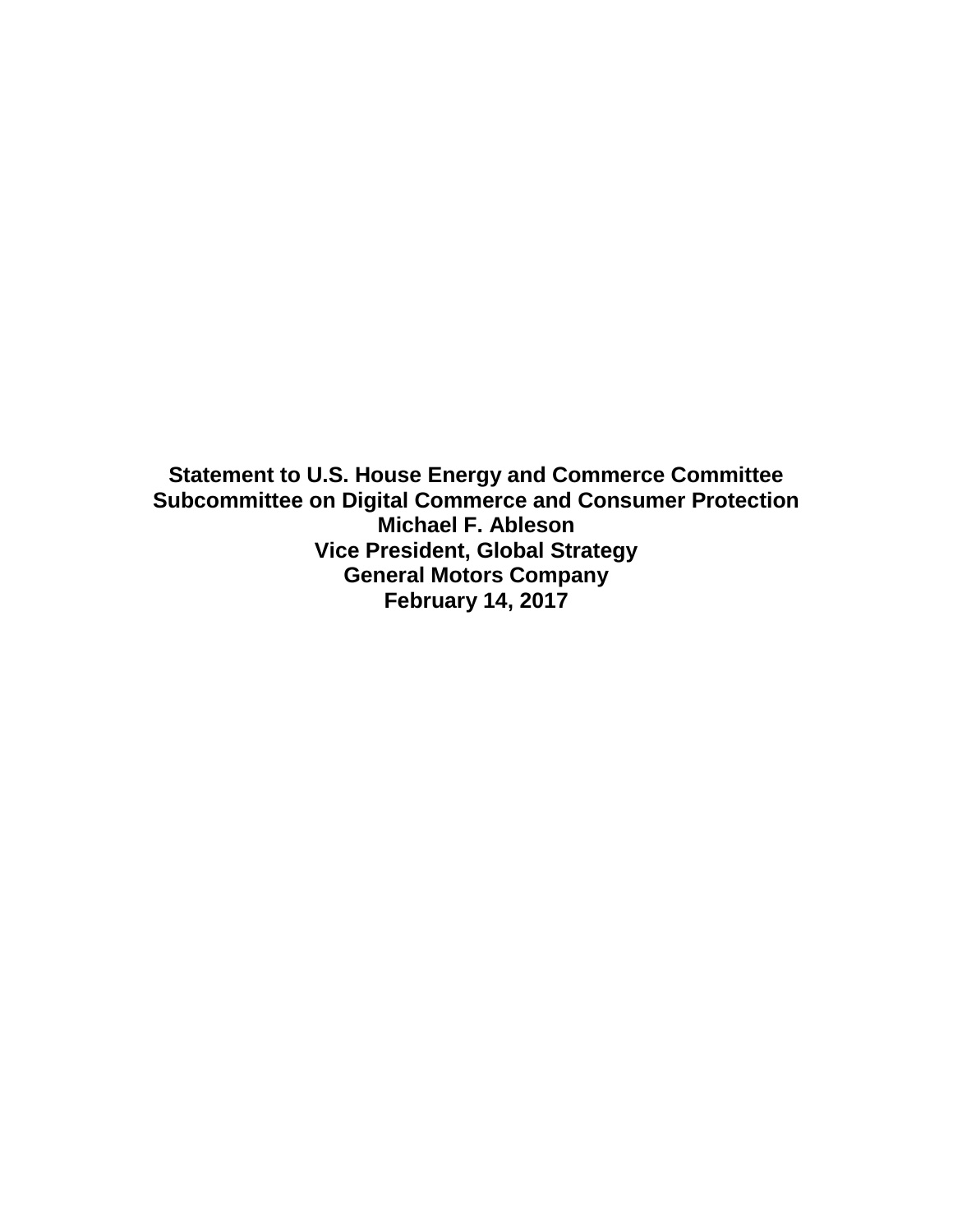Good morning.

My name is Mike Ableson and I am General Motor's vice president of global mobility strategy. I want to thank Chairman Latta, Ranking Member Schakowsky, and the other subcommittee members for inviting me to tell you more about General Motor's vision for the coming transformation in mobility and the opportunities that self-driving vehicles hold for the future safety of the American public.

If I could first offer a personal story that recently hit very close to our GM family. One of our colleagues, Steve Kiefer, experienced an incredible tragedy last September. His son was returning to college after a weekend at home when he was hit by a distracted driver and killed instantly. Watching our friend and colleague experience such an avoidable and irreplaceable loss gave the technology that we will discuss today an even deeper purpose. But, unfortunately, Steve is not alone.

We often describe the over 35,000 deaths on our roadways each year as being equivalent to a fully loaded Boeing 747 crashing every single week.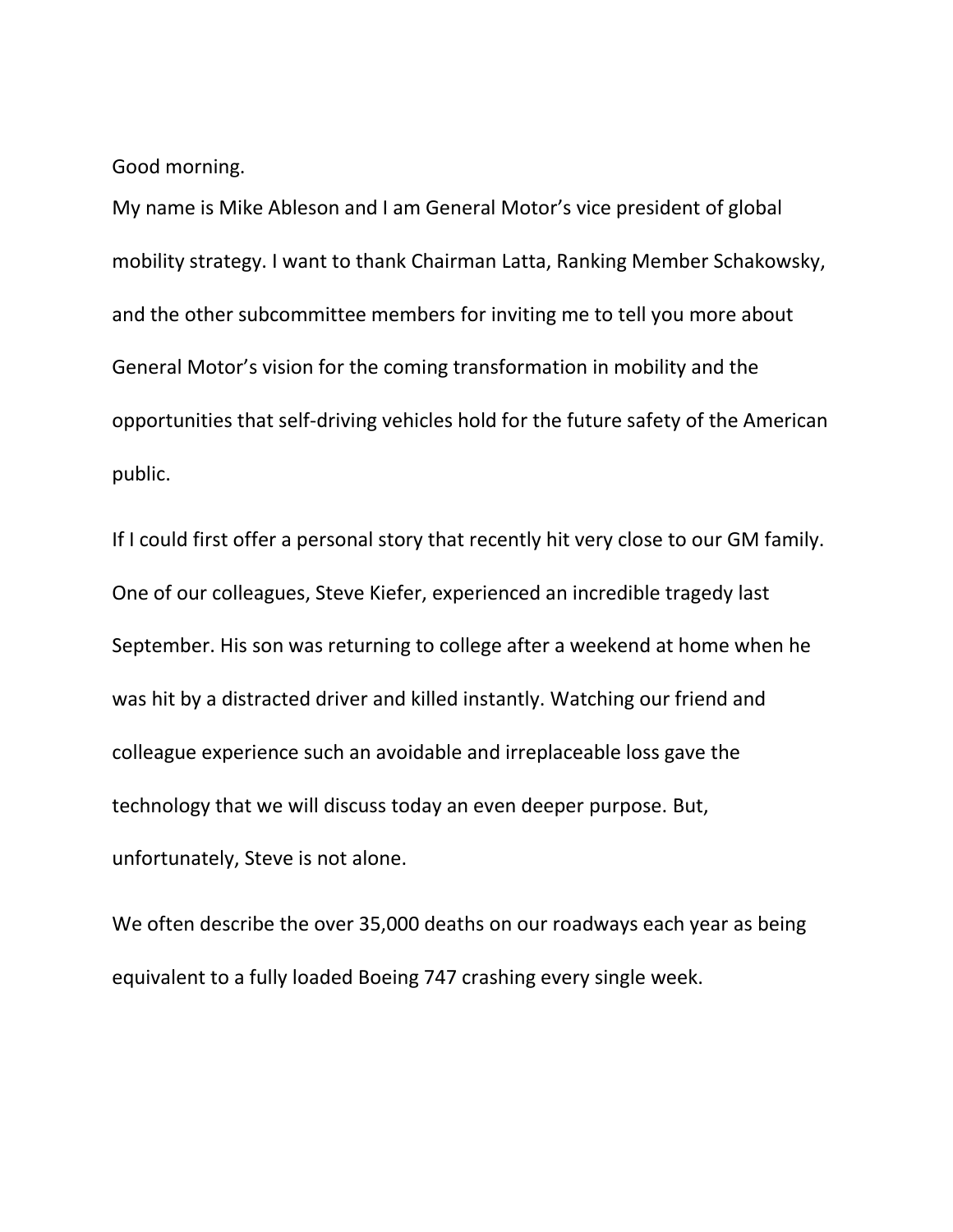10 percent of vehicle fatalities and 18 percent of injuries in crashes are due to distracted driving. More than 30 percent of fatalities involve a drunk driver, and 28 percent of fatal crashes were speed-related. Vehicle crashes continue to be the leading cause of death for children and adults ages four to 34.

With 94 percent of fatal crashes caused by human behavior, there is tremendous potential in deploying technology that can do much better.

Self-driving cars won't drive while impaired by drugs or alcohol, they won't be distracted by a cell phone, they won't drive drowsy or recklessly, and their speed will be limited to that of the local laws and conditions.

For years, auto makers have committed our resources to protecting passengers when crashes do happen. Today, through the continuing development of technology, we have the further opportunity to avoid crashes altogether.

Not only are we committed to building safe and reliable self-driving vehicles, we also believe that self-driving vehicles will provide tremendous benefits to society in terms of convenience and quality of life. Such vehicles will provide unprecedented access to transportation to those who need it most, like the disabled community and those in underserved neighborhoods with limited access to public transportation.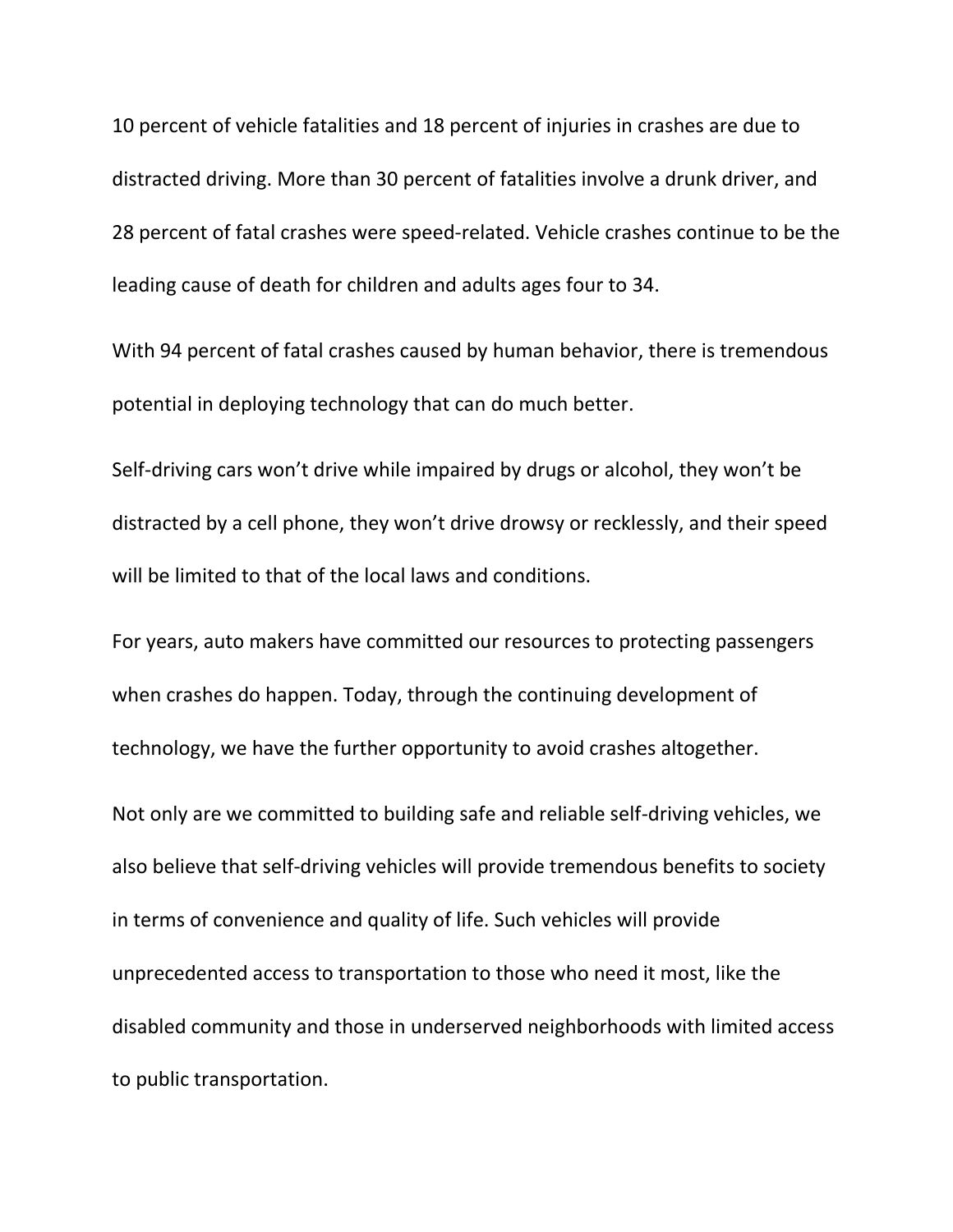General Motors is incredibly optimistic about the future of mobility. Automakers are faced with a tremendous opportunity to create a new model for personal transportation that changes the way society thinks about the automobile, and we are rising to the challenge.

In June of last year, GM began testing self-driving Chevrolet Bolt EVs on public roads in Scottsdale, Arizona, and the challenging urban center of San Francisco. In December, we announced that we would begin testing in Metro Detroit, which will serve as GM's primary location for testing in cold weather and winter-driving conditions.

We have more than 50 self-driving vehicles testing in these three states today.

We also announced that GM will produce the next-generation of our self-driving test vehicles at our Orion Assembly facility in Michigan. They will be fully equipped with self-driving technology, including redundant systems of LiDAR, cameras, sensors and other hardware and software designed to assure safety. The vehicles produced at Orion will allow us to accelerate the testing and validation of this exciting safety technology.

Expansion of our real-world self-driving vehicle testing program will allow us to deploy self-driving vehicles within carefully defined parameters and boundaries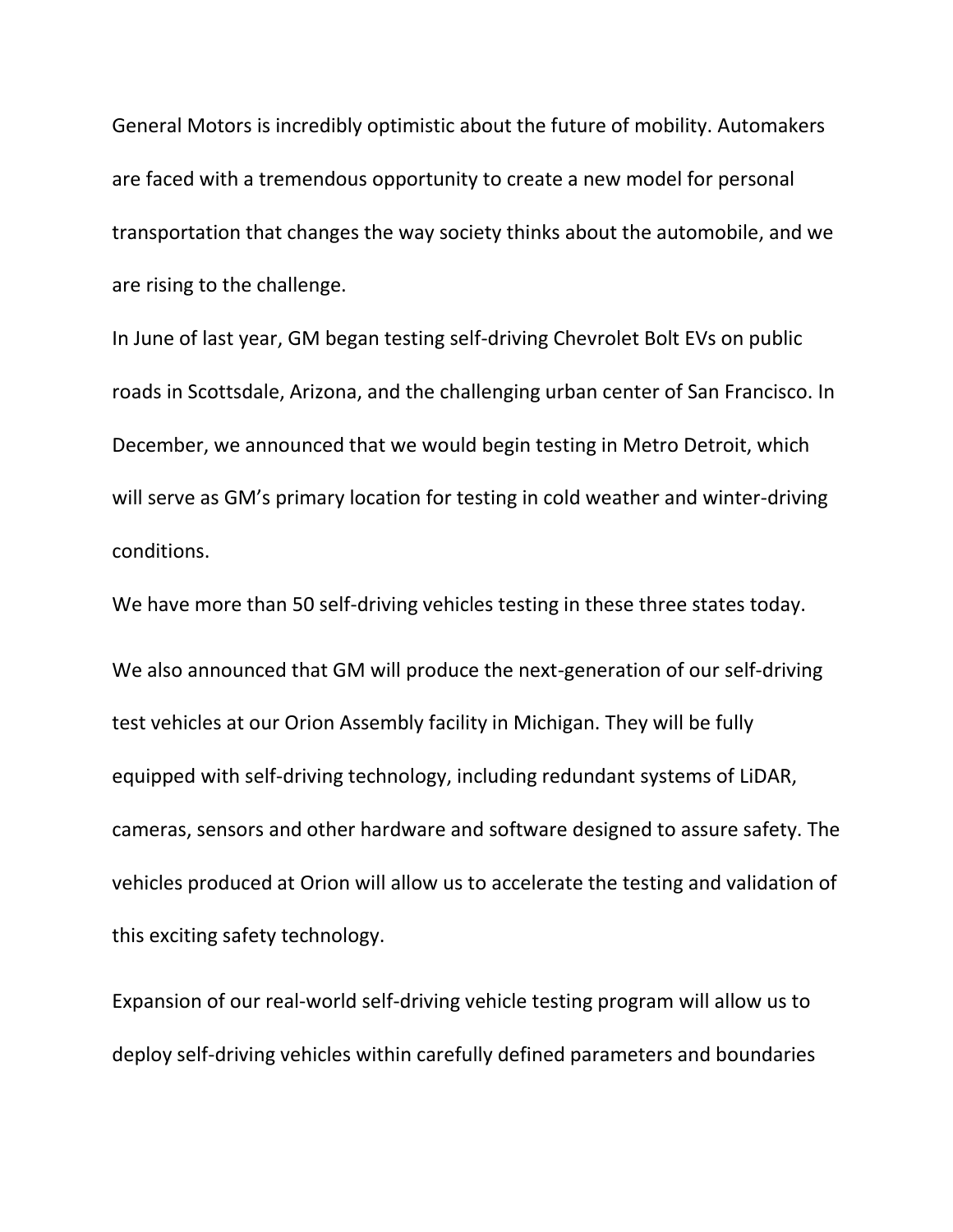through controlled ride-sharing projects. We believe deploying in such a deliberate and controlled way will help to ensure that our self-driving vehicles meet the same strict standards for safety and quality that we've been building into our traditional vehicles for generations and help us gather additional performance data necessary to prove safety and inform policy making.

Our test vehicles currently have a person behind the wheel to monitor and evaluate performance. The safety data gathered by these test vehicles will lead to better, smarter self-driving vehicles. When we have gathered enough data to fully prove the safety benefits and are fully confident in the vehicle's ability to operate more safely than a human driver we plan to deploy vehicles without a human driver.

To truly realize the benefits of this opportunity, we have to ensure public policies and regulations match the rapidly changing pace of innovation that this technology has demonstrated.

Current FMVSS have served the motoring public well for years. However as technology has evolved, standards, which take years to develop, have lagged behind. As we have seen in many other industries of rapid technological change, the pace of regulation has not kept pace with rapid innovation. For instance, current Federal Motor Vehicle Safety Standards (FMVSS) do not contemplate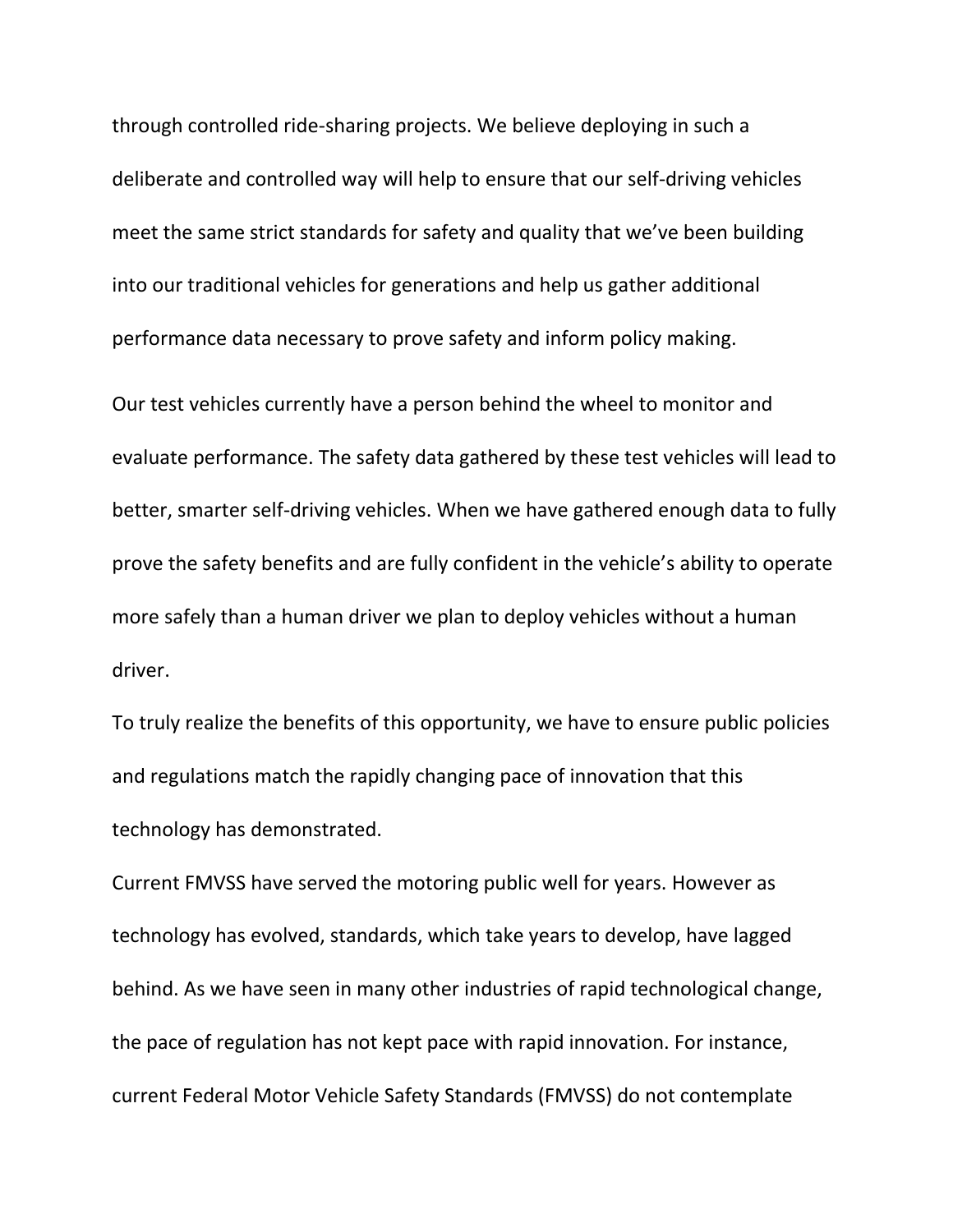vehicles without human drivers. Without changes to those regulations, it may be years before the promise of today's technology can be realized and thousands of preventable deaths that could have been avoided will happen.

At the same time, we understand that we must be able to prove to our customers, our regulators and the American public that our vehicles are safe. NHTSA has already begun a collaborative process with stakeholders to facilitate the safe testing and deployment of self-driving vehicles. While important regulatory work continues, it is imperative that manufacturers have the ability to test these vehicles in greater numbers to gather the safety data that will be critical to inform large-scale deployment of life-saving self-driving vehicles. One good way to accomplish this goal is to grant the Secretary of Transportation authority to grant specific exemptions for highly automated vehicle development. This authority would be similar to authority currently provided under existing law. While we have more to learn, our self-driving Bolt EVs are getting smarter and better each week, and we are anxious for the public to be able to experience the technology first-hand. But let me be clear: our priority is, and always will be, the safety of our passengers and fellow road users.